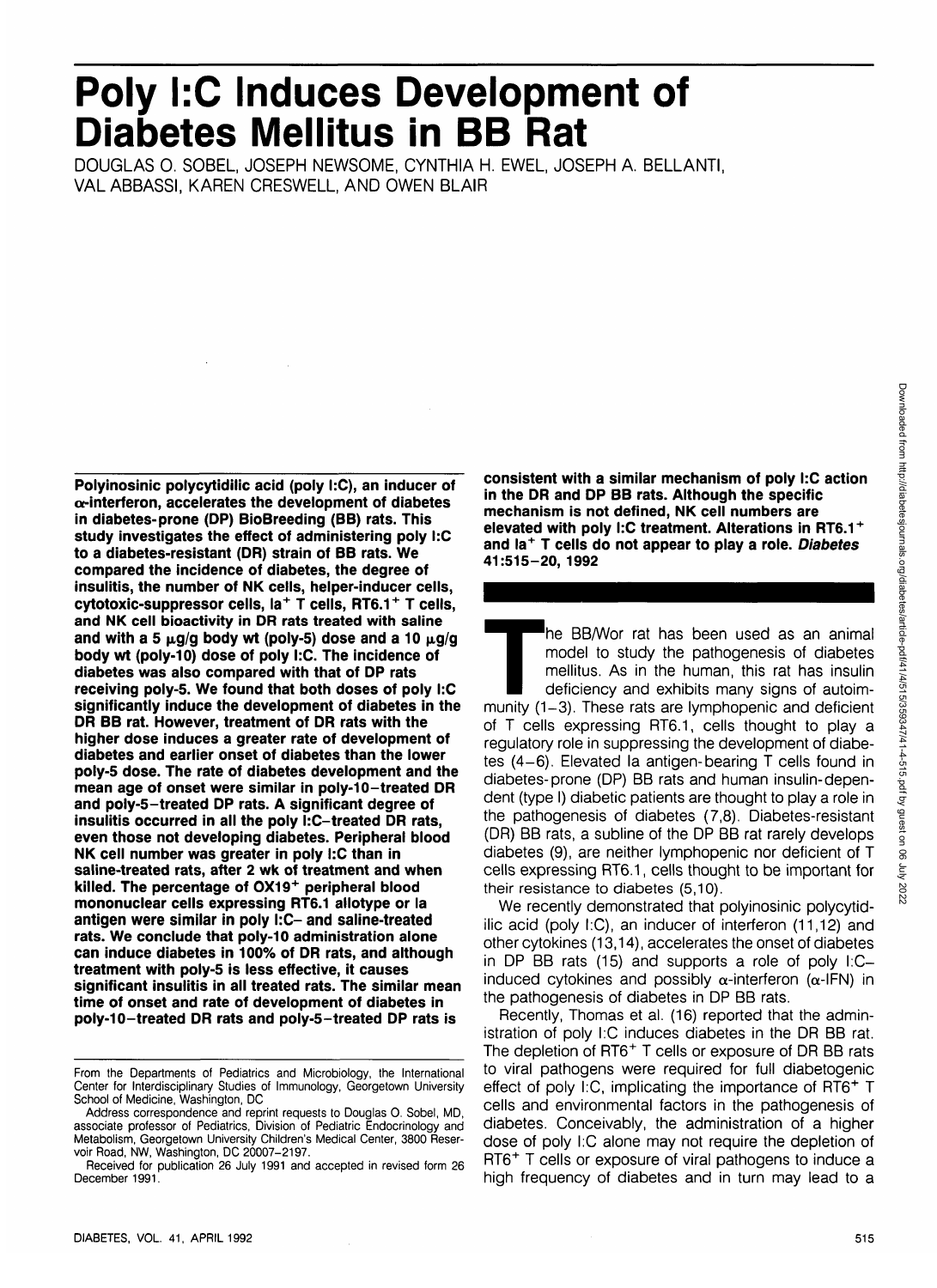further understanding of its pathogenesis. The importance of NK and la<sup>+</sup> T cells as immunomodulators of poly l:C-induced diabetes in DR BB rats has also not been studied.

This report further characterizes the model of poly I:C induction of diabetes in DR BB rats with similar and higher dosages of poly I:C than previously examined. The effect of poly I:C treatment on NK cell number and activity, T cells expressing RT6.1 and la antigens, and pancreatic histopathology of DR BB rats were also investigated.

## **RESEARCH DESIGN AND METHODS**

**Animals.** DR and DP BB/Wor rats were obtained from the viral antibody-free (VAF) colony at the Univ. of Massachusetts. A special viral-free environment was maintained by autoclaving bedding and food, providing acidified water, and maintaining cages in a laminar flow hood with filtered bonnets. Viral serology screening for antibodies to Sendai virus, sialodacryoadenitis virus, Kilham's rat virus, and Toolan's H-1 virus were negative and in random samples in six DR BB rats and eight sentinal animals.

**Experimental design.** Rats were randomly assigned to different treatment groups. At an average of 40 days old, DR BB rats were injected three times/week with either saline (i.p.;  $n = 12$ ), 5  $\mu$ g/g body wt i.p. poly I:C (poly-5;  $n = 11$ , or 10  $\mu$ g/g body wt i.p. poly I:C (poly-10;  $n = 7$ ). Ten DP BB rats were similarly injected with poly-5. Rats were diabetic when blood glucose levels, determined three times/week, were > 250 mg on 2 consecutive days. Animals were sacrificed when diagnosed with diabetes or at 120 days in nondiabetic rats. Cell surface phenotypes of peripheral blood mononuclear cells (PBMNCs) were determined in a subset of rats after 2 wk of treatment and when killed. NK cell activity of splenic leukocytes and RT6 and la expression on peripheral T cells were determined at sacrifice.

Paraffin sections of pancreas were hematoxylin and eosin stained and examined under light microscopy. The degree of islet inflammation was scored as follows: 0, no inflammation;  $1+$ ,  $1-10\%$  of the islet involved;  $2+$ ,  $10-$ 25%; 3+, for 25-75%; and 4+, >75% or fibrosis of the islet. The mean of at least six islets/rat were examined.

PBMNCs were separated from whole blood with Immunolyse (Coulter, Hialeah, FL) for most analysis and Ficollhypaque (1.077) centrifugation for analysis of RT6.1 expression. Phenotypes of 5000 mononuclear cells were analyzed by flow cytometry (fluorescence-activated cell sorter [FACS], FACStar Plus, Becton Dickinson, Rutherford, NJ) with the following monoclonal antibodies: OX19 (Pan T) FITC-conjugated (Serotec, Oxford, UK), OX8 (cytotoxic-suppressor cell, NK) phycoerythrin (PE) conjugated (Serotec), OX6 (monomorphic determinant on la and B cells) PE-conjugated (Serotec), and monoclonal antibody (MoAb) 3.2.3 (NK cell) conjugated to FITC (a gift from Hiserodt (Univ. of Pittsburgh, Pittsburgh, PA); 17). 17). Two-color fluorescence analysis defined OX19<sup>+</sup> OX8<sup>+</sup> cells as cytotoxic-suppressor cells, OX19<sup>+</sup> OX8<sup>-</sup> as helper-inducer cells, and OX19<sup>-</sup>OX8<sup>+</sup> as NK



**DAYS OF AGE**

**FIG. 1. Incidence of diabetes after administration of saline (** $n = 12$ **), 5 M-g/g polyinosinic polycytidilic acid (poly-5; n = 11) and poly-10 (n = 7) to diabetes-resistant (DR) BB rats and poly-5 (n = 10) to diabetes-prone (DP) rats.**

cells. NK cells were also defined with MoAb 3.2.3. OX19+ OX6<sup>+</sup> cells were defined as la<sup>+</sup> T cells. RT6.1 expression on T cells was assessed with a rat MoAb (DS4.23; a gift from D. Lubaroff (Univ. of Iowa, Iowa City, IA); 18). A PE-labeled F(ab')<sub>2</sub> goat anti-rat IgG (Serotec) was used as secondary antibody.

NK cell bioactivity of splenic mononuclear leukocytes was assessed by a standard <sup>51</sup>Cr microcytotoxicity release assay with the YAC-1 cells as targets (19).

The incidence of diabetes of test groups were compared by Fisher's exact test. Group means were compared by analysis of variance. The product-limit method of Kaplan and Meier was used to estimate survival (from diabetes) function. Gehan's Wilcoxon test compared the product-limit functions.

### **RESULTS**

No saline-treated DR BB rats developed diabetes. However, 73 and 100% of the DR rats developed diabetes in the poly-5 and poly-10 treatment groups, respectively (Fig. 1). By 34 days of treatment, all poly-10 DR and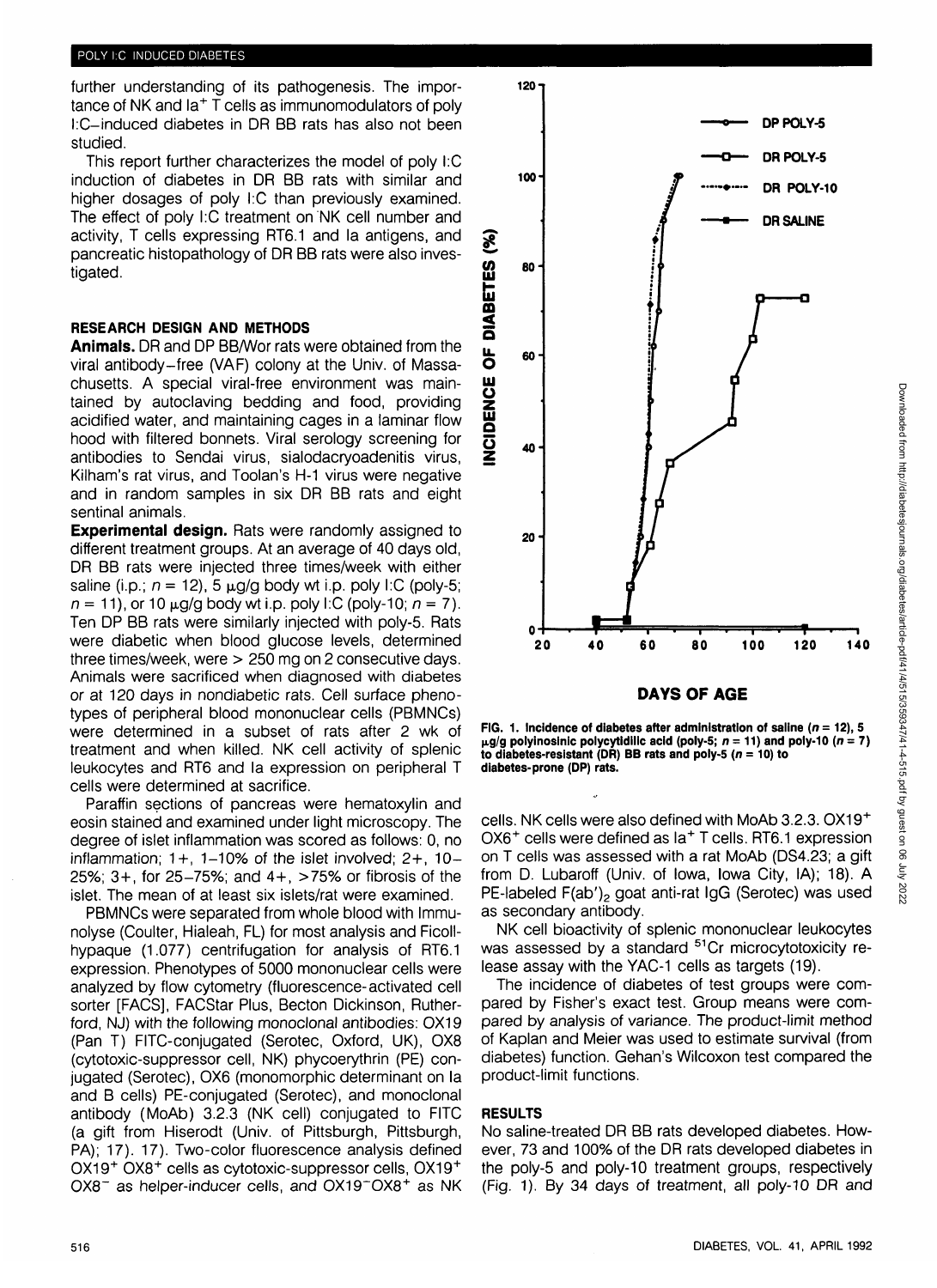#### TABLE 1

Comparisons of rates of diabetes development with survival-curve analysis

| BB rat | Treatment             | Z scores | P value |
|--------|-----------------------|----------|---------|
| DR     | saline vs. DR poly-5  | 3.474    | 0.001   |
| DR     | saline vs. DR poly-10 | 4.104    | 0.001   |
| DR     | poly-5 vs. DR poly-10 | 2.410    | 0.016   |
| DΡ     | poly-5 vs. DR poly-5  | 2.470    | 0.013   |
| DΡ     | poly-5 vs. DR poly-10 | 0.589    | 0.556   |

DR, diabetes resistant; poly-5, 5  $\mu$ g/g body wt polyinosinic polycytidilic acid (poly I:C); poly-10, 10  $\mu$ g/g body wt poly I:P; DP, diabetes prone.

poly-5 DP treated rats exhibited diabetes. The incidences of diabetes in the poly-5 DR and poly-10 DP treated rats became different  $(P < 0.01)$  by 71 days of age. When comparing survival analysis curves, the development of diabetes was greater in DR rats treated with either dose of poly I:C than saline and in DR rats treated with poly-10 than with poly-5 (Fig. 1, Table 1). The development of diabetes was greater in DP than in DR rats treated with poly-5 but almost identical to that of poly-10 treated DR BB rats (Fig. 1, Table 1). The mean age of onset of diabetes was younger in the DR BB rats



**FIG. 2. Mean age of diabetes onset in diabetes-resistant BB rats** treated with 5 µg/g polyinosinic polycytidilic acid (poly-5) and poly-10 **and In diabetes-prone rats treated with poly-5. No saline-treated rats developed diabetes.**



**FIG. 3. Degree of mononuclear cell islet infiltration as assessed by the inflammatory score (see METHODS) of diabetes-resistant BB rats** treated with saline, 5 µg/g polyinosinic polycytidilic acid (poly-5), and **poly-10. Mean ± SE inflammatory score of poly-5-treated rats developing diabetes (poly-5 DM) and not developing diabetes (poly-5 NO DM) is depicted. \*P < 0.001.**

treated with the higher dose of poly I:C (Fig. 2). The mean age of diabetes onset of DP rats treated with poly-5 was similar to that of DR BB rats treated with poly-10 and less than the mean age of diabetes onset of DR rats administered poly-5 ( $P < 0.02$ ). The rate of diabetes development (percentage of total rats developing diabetes per day) was similar in poly-10-treated DR rats and poly-5 treated DP rats (5.64 vs 5.60% of total rats/day) and was more than twice as great than that of poly-5-treated DR BB rats.

Mean body weights of all groups were not significantly different before treatment. However, the mean body weight of the poly-10 group was less than saline-treated controls after 10 and 17 days of treatment ( $P < 0.05$ ). **Histopathology.** In general, islets of saline-treated DR BB rats exhibited very little or no inflammation. A significant inflammatory reaction, predominantly of mononuclear cells, was noted in 100% of the poly I:C treated rats. Some rats exhibited an inflammatory cell involvement within the perivascular and interlobular spaces. A mild inflammatory response without necrosis was occasion-

ally present within the exocrine tissue. The mean islet inflammatory score of the poly-5 and poly-10 DR rats were significantly greater than salinetreated controls (Fig. 3). The islet inflammatory score of the poly-5 DR rats not developing diabetes was greater than saline-treated controls and no different from poly I:C-treated DR rats developing diabetes.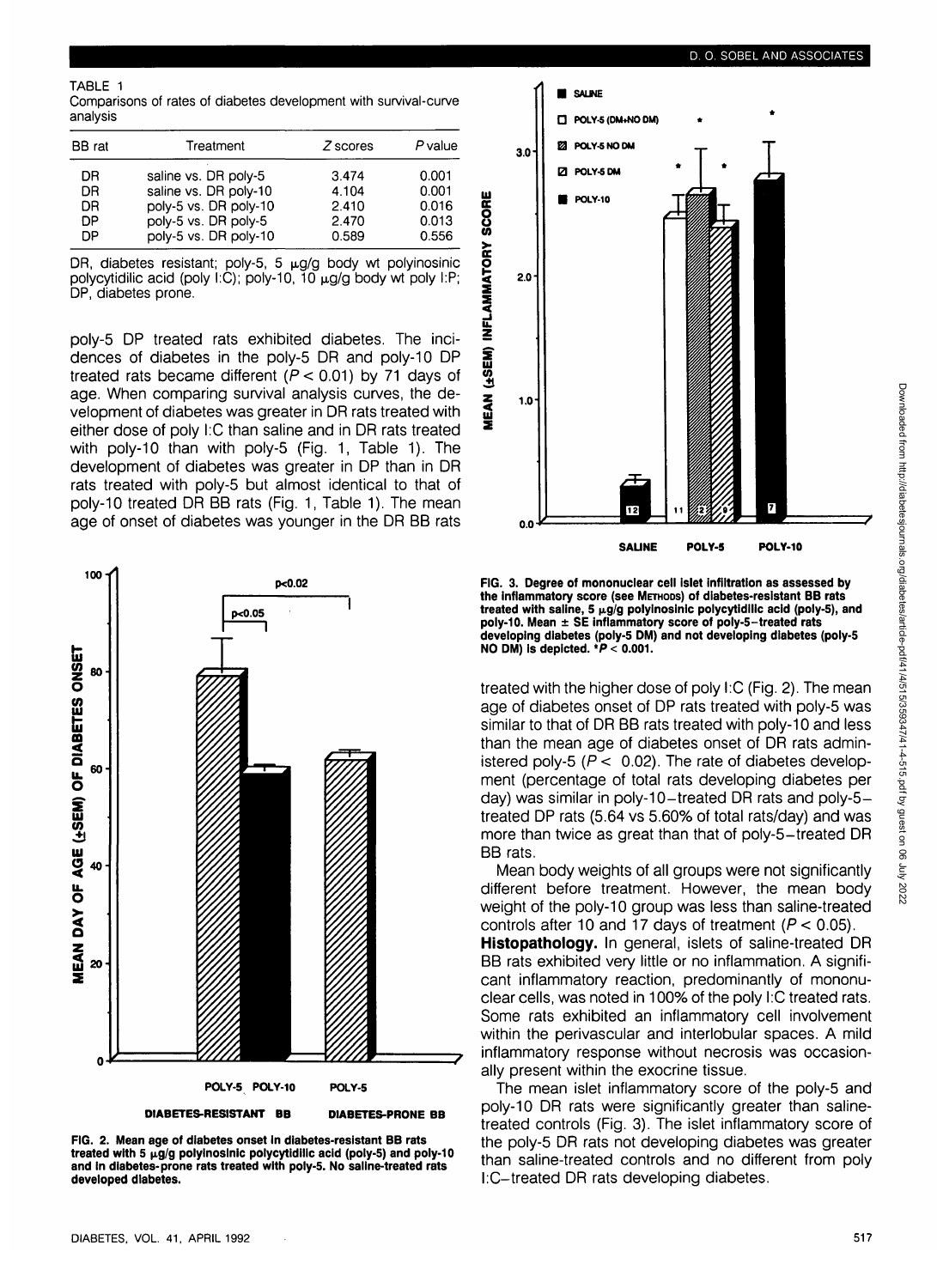

FIG. 4. A: effect of administering  $5 \mu g/g$ **polyinosinic polycytidilic acid (poly-5) and poly-10 for 2 wk to diabetes-resistant (DR) BB rats on the percentage of peripheral OX19~OX8<sup>+</sup> cells. In a subset of saline- and poly-5-treated rats, the percentage of OX19~OX8<sup>+</sup> and monoclonal** antibody (mAb) 3.2.3<sup>+</sup> cells are depicted. B: **percentage of 0X19"0X8 <sup>+</sup> peripheral mononuclear cells present at time of killing of DR BB rats treated with saline (n=7), poly-5 (n=6), and poly-10 (n=4). Combined data from poly-5 and poly-10 groups are also depicted. NK, natural killer.**

Flow cytometry. The percentage of OX19<sup>-</sup>OX8<sup>+</sup> T cells (NK cell) was higher in the poly 10 than saline-treated group (Fig. 4). In a subset of rats, poly I:C increased the NK cell number by  $>100\%$  ( $P < 0.02$ ) with the 3.2.3 MoAb method and 60% with the two-color method  $(P = 0.05)$ . When the rats were killed, NK cell number remained elevated in poly l:C-treated DR rats. The number of OX19<sup>+</sup>OX8<sup>-</sup> (helper-inducer) and OX19<sup>+</sup> OX8<sup>+</sup> (cytotoxic-suppressor) cells were similar in salineand poly I:C-treated groups at 2 wk and at death (data not shown).

The mean  $\pm$  SE percentage of T cells expressing RT6.1 were similar in saline-treated (65.4  $\pm$  2.6%) and poly-5-treated (62.4  $\pm$  3.4%) groups. The percentage of T cells expressing la<sup>+</sup> in seven saline and six poly-5 administered DR rats were similar (1.3 and 1.5%, respectively).

When killed, the NK cell activity of splenic mononuclear cells of BB DR rats administered poly I:C and saline were no different (data not shown).

### **DISCUSSION**

We have previously established a model of accelerated diabetes in the DP BB rat after the administration of poly I:C. Based on these observations, Thomas et al. (16) described the induction of diabetes in DR BB rats. The results of this report confirm and extend the findings of Thomas with a similar and higher dosage of poly I:C than previously examined. The effect of poly I:C is dose dependent. The administration of the higher dose causes a greater rate of development and incidence of diabetes and induces diabetes at a younger mean age than the lower dose. The incidence of diabetes after 30 days of poly-5 treatment in this report is similar to that described by Thomas et al. (36 vs 22%); 16). In this report, in which the duration of poly-5 administration was extended from 30 to 80 days, there is a much greater final incidence of diabetes (73%). The mean age of diabetes onset and

rate of development of diabetes in poly-10-treated DR BB rats and poly-5-treated DP BB rats are similar and consistent with a similar mechanism of action of poly I:C in both types of BB rats.

All DR rats treated with poly I:C developed a significant mononuclear infiltration of the islets similar to that found in DP rats treated with poly I:C and those spontaneously developing diabetes (15,20). Mild inflammatory changes occasionally occurred within the exocrine tissue and were more common in DR BB rats treated with the higher dose of poly I:C. These changes are also present in diabetic DP rats and DR BB rats developing diabetes spontaneously or after the administration of RT6.1 antibody (20,21). However, the interlobular infiltration previously described in poly l:C-treated DP BB rats (15) was much less prominent in the poly-10-treated DR rat pancreas and is not generally present in rats spontaneously developing diabetes.

The regulatory role of RT6<sup>+</sup> T cells in the autoimmune development of diabetes has been supported by the findings that a deficiency of RT6<sup>+</sup> T cells is present in DP BB rats and not DR BB rats (10), the depletion of RT6<sup>+</sup> T cells in conventionally housed DR BB rats induces diabetes (22), and that T cells expressing RT6 may play an important role in preventing diabetes in DP BB rats transfused with spleen cells of DR BB or Wistar-Furth rats (23,24).

In a previous study, depletion of RT6.1<sup>+</sup> T cells in the VAF BB rat permits poly-5 treatment to induce a higher incidence of diabetes (94 vs. 22%; 16). In this study, poly I:C administration at twice the previously studied dose over the same observation period can alone, without RT6+ T cell depletion, render 100% of DR. BB rats diabetic. We conclude that the higher dose of poly I:C accounts for these results because we obtained a similar incidence of diabetes as Thomas et al. (16) with the same lower dosage with a similar observation time.

Our finding that poly I:C does not alter the number of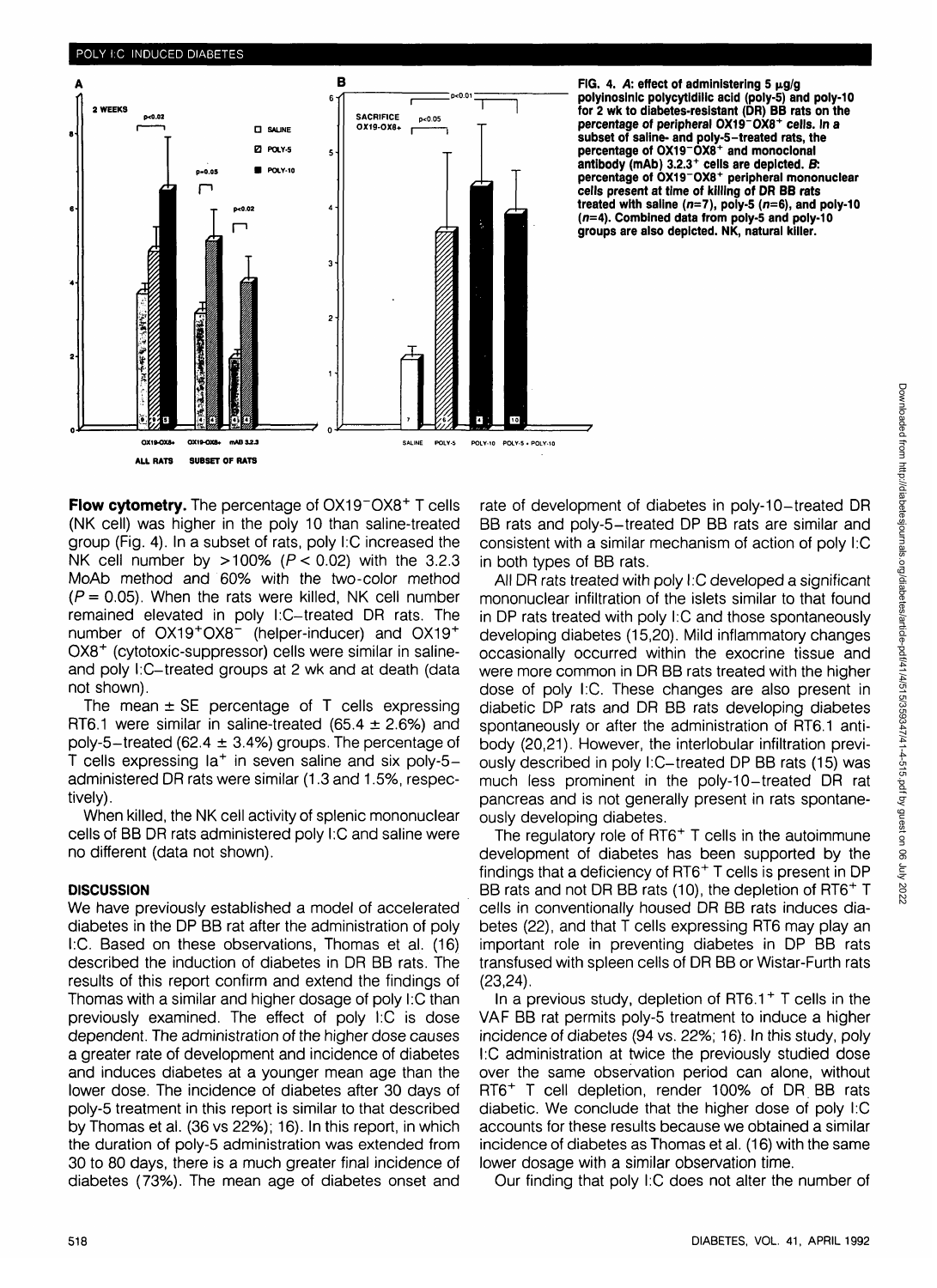RT6.1<sup>+</sup> peripheral T cells extends the results of Thomas et al. (16) who examined lymph node cells and suggested that poly l:C-induced diabetes is not mediated by changes in RT6+ T cells (16). Likewise, because poly I:C administration does not alter levels of cytotoxicsuppressor, helper-inducer, or la<sup>+</sup> cells, these cells do not appear to play a pathogenetic role in poly I:Cinduced diabetes in the DR rat.

Although the precise immune mechanism of poly I:C is unknown, we speculate that poly I:C administration dose dependently induces cytokine or cytokines, perhaps those induced by viral infection (e.g.,  $\alpha$ -IFN), that augment effector cell function and override regulatory cell inhibition. The higher incidence of diabetes in viral seropositive BB rats than in seronegative DR BB rats treated with poly-5 (16) further supports the importance of viralinduced cytokines. The connection between viral-induced cytokines and diabetes in the BB rat has also previously been suggested by the finding that viral seropositive and not seronegative DR rats develop diabetes after RT6 depletion. The induction of similar cytokines by poly I:C may also explain why RT6 depletion may also induce diabetes in poly l:C-treated DR rats (16).

NK cells are reported to play an important role in the pathogenesis of spontaneous diabetes in DP BB rats (25,26). Increased peripheral NK cell number in poly I:C-treated DR BB rats at 2 wk and when killed is consistent with, but does not prove, a role of NK cells in the mechanism of poly I:C-induced diabetes. However, peripheral NK cell number may not reflect NK activity in the islets. Also, the small absolute difference between the groups is difficult to assess considering the inherent errors of two-color flow cytometric analysis. However, the difference of means appears to be real because it was statistically different and present when the two-color and single-color flow cytometric methods were used. Although unaltered when killed, NK bioactivity of splenic cells at this time may not as well reflect the pathogenetic process that occurs at an earlier time.

The specific mechanism of poly l:C-mediated augmentation of NK cells and induction of diabetes is unknown. However, poly I:C has been previously demonstrated to increase NK cell number in rodents (27,28). The mechanism of this activity may be attributed to the induction of  $\alpha$ -IFN that occurs in poly I:C-treated rats (11), including DP BB rats (15), and which in turn augments NK cell number (28) and activity (29). Various reports describing poly I:C and  $\alpha$ -IFN induction of other cytokines, e.g., interleukin-1, -2, and  $-6$ ,  $\gamma$ -interferon, colony-stimulating factors (12,14,30,31), and macrophage activity (32), suggest other possible mechanisms for the increase in NK cell number and induction of diabetes in poly l:C-treated DR BB rats. These specific mechanisms of action of poly I:C are subjects for future investigations.

### **ACKNOWLEDGMENTS**

This work was supported by a grant from the Diabetes Treatment Centers of America Foundation.

This work was presented in part at the 14th International Diabetes Federation Congress, 13-16 June 1991, Washington, DC.

## **REFERENCES**

- 1. Nakhooda AF, Like AA, Chappel CL, Murray FT, Marliss EB: The spontaneously diabetic Wistar rat: metabolic and morphologic studies. Diabetes 26:100-12, 1976
- 2. Mordes JP, Desemone J, Rossini A: The BB rat. Diabetes Metab Rev 3:725-50, 1987
- 3. Like AA, Anthony M, Guberski DL, Rossini AA: Spontaneous diabetes mellitus in the BB/W rat: effects of glucocorticoids, cyclosporin-A and antiserum to rat lymphocytes. Diabetes 32:326-30, 1983
- 4. Jackson R, Rossi N, Crump T, Haynes B, Eisenbarth GS: The BB diabetic rat: profound T cell lymphopenia. Diabetes 30:887-89, 1982
- 5. Greiner DL, Handler ES, Nakano K, Mordes JP, Rossini AA: Absence of the RT-6 T cell subset in diabetes prone BB/W rats. J Immunol 136:148-51, 1986
- 6. Lang F, Kastern W: The gene for the T lymphocyte alloantigen RT6, is not linked to either diabetes or lymphopenia and is not defective in the BB rat. Eur J Immunol 19:1785-89, 1989
- 7. Francfort JW, Barker CF, Kimura H, Silvers WK, Frohman M, Naji A: Increased incidence of la antigen-bearing T lymphocytes in the spontaneously diabetic BB rat. J Immunol 134:1577-81, 1985
- 8. Jackson RA, Morris MA, Haynes BF, Eisenbarth GS: Increased circulating la-antigen bearing T cells in type I diabetes mellitus. N Engl J Med 306:785-88, 1982
- 9. Butler L, Guberski DL, Like AA: Genetics of diabetes production in the Worcester colony of the BB rat. In Frontiers in Diabetes Research: Lessons from Animal Diabetes. Vol. 2. Shafrir E, Renold AE, Eds. London, UK, Libbey, 1988, p. 74-78
- 10. Like AA, Guberski DL, Butler L: Diabetic BioBreeding/Worcester (BB/Wor) rats need not be lymphopenic. J Immunol 136:3254-58, 1986
- 11. DeClercq E: Interferon induction by polynucleotides, modified polynucleotides and polycarboxylates. In Methods in Enzymology. Vol. 78, Petska S, Ed. New York, Academic, 1987, p. 227-36
- 12. duBuy HG, Johnson ML, Buckler CE, Baron S: Relationship between dose size and dose interval of polyinosinic polycytidilic acid and interferon hyporesponsiveness in mice. Proc Soc Exp Biol Med 135:340-44, 1970
- 13. Tamura-Nishimura M, Sasukawa S: The roles of protein kinase C and cyclic nucleotide dependent kinase in signal transduction in human interferon-gamma induction by poly l:poly C. FEBS Lett 261:343-46, 1990
- 14. Weissenbach J, Chernajovsky Y, Zeevi M, Shulman L, Soreq H, Nir V, Wallach D, Perricaudet M, Tiollais P, Revel M: Two interferon mRNAs in human fibroblasts: in vitro translation and escherichia coli cloning studies. Proc Natl Acad Sci USA 77:7152-56, 1980
- 15. Ewel C, Sobel DO, Zeligs B, Abbassi V, Bellanti J: The role of alpha interferon in the pathogenesis of diabetes mellitus (Abstract). Diabetes 38 (Suppl. 2):73A, 1989
- 16. Thomas VA, Woda BA, Handler ES, Greiner DL, Mordes JP, Rossini AA: Altered expression of diabetes in BB/Wor rats by exposure to viral pathogens. Diabetes 40:255-58, 1991
- 17. Chambers WH, Vujanovic NL, DeLeo AB, Olszowy MW, Herberman RB, Hiserodt J: Monoclonal antibody to a triggering structure expressed on rat natural killer cells and adherent lymphokineactivated killer cells. J Exp Med 169:1373-89, 1989
- 18. Ely JM, Greiner DL, Lubaroff DM, Fitch FW: Characterization of mono-clonal antibodies that define rat T cell alloantigens. J Immunol 130:2798-8203, 1983
- 19. Reynolds CW, Timonen T, Herberman RB: Natural killer (NK) cell activity in the rat. I. Isolation and characterization of the effector cell. J Immunol 127:282-87, 1981
- 20. Seemayer TA, Tannenbaum GS, Goldman HY, Colle E: Dynamic time course studies of the spontaneously diabetic BB Wistar rat. Am JPathol 106:237-49, 1982
- 21. Like AA: Depletion of RT6.1<sup>+</sup> T lymphocytes alone is insufficient to induce diabetes in diabetes resistant BB/Wor rats. Am J Pathol 136:565-74, 1990
- 22. Greiner DL, Mordes JP, Handler ES, Angelilo M, Nakamura N, Rossini AA: Depletion of RT6.1<sup>+</sup> T lymphocytes induces diabetes in resistant BioBreeding Worcester (BB/W) rats. J Exp Med 166:461-75, 1987
- 23. Rossini AA, Mordes JP, Greiner DL, Nakano K, Appel MC, Handler ES: Spleen cell transfusion in the BB/W rat: prevention of diabetes,